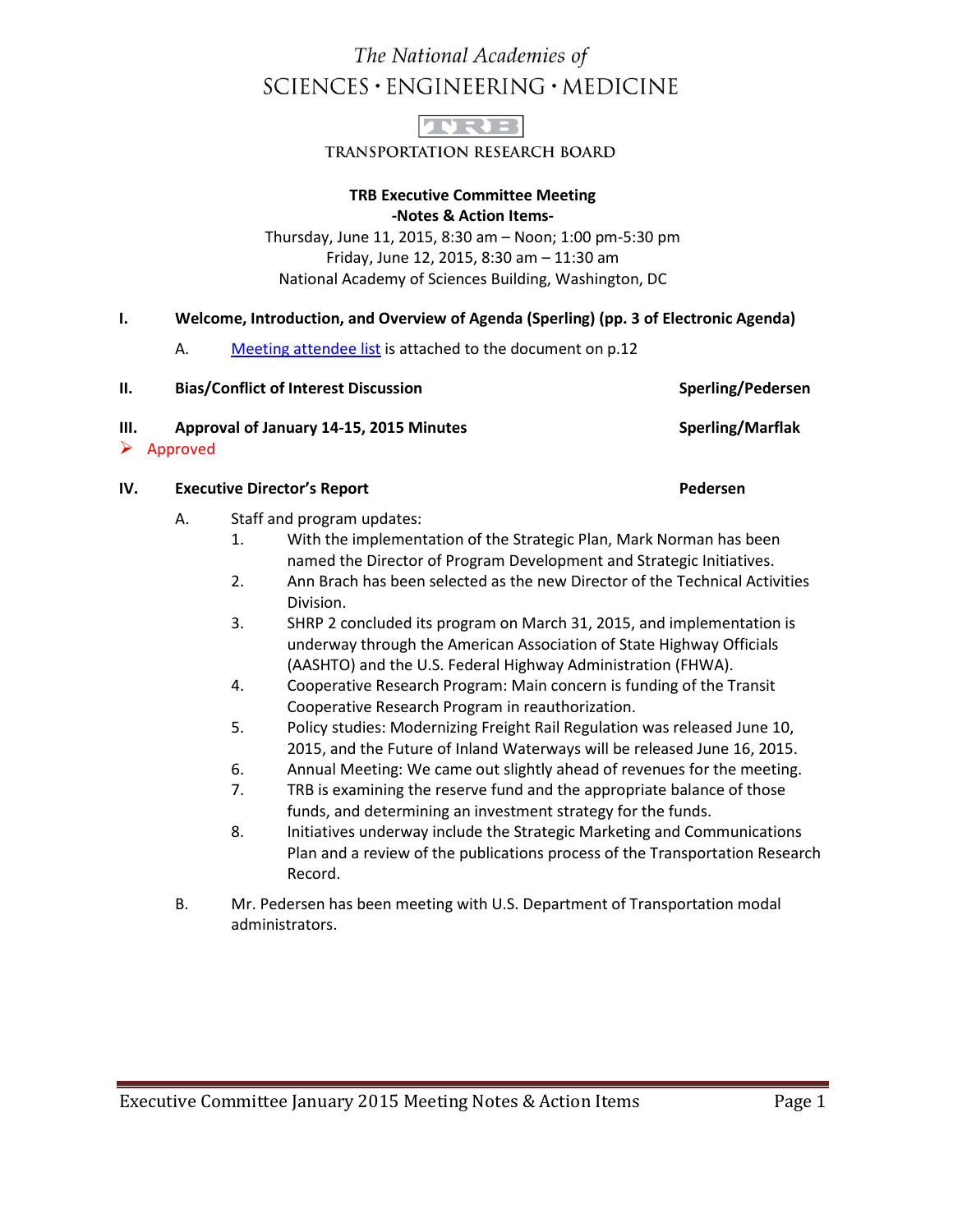- 1. FHWA was thanked for supporting a live webcast of an international conference on sustainability issues in April 2015. The conference was successful and attracted participants online from 9 countries.
- 2. FHWA was thanked for providing an additional \$30,000 of funding to support students in the Minority Student Fellows Program, which enabled TRB to increase participation from one student per participating university to two or three students per university.
- C. The honorific portion of the Institute of Medicine is now the National Academy of Medicine. The staff support portion of the Institute of Medicine is now within the National Research Council. TRB will be collaborating closely with this division, and the following ideas have been proposed thus far:
	- Traffic crashes as one of the highest fatality issues for certain age groups
	- Access to healthcare and pharmacies with the expansion of health care
	- Lessons learned from the role of transportation in transmitting communicable diseases
	- Health benefits of walking and biking
- D. TRB employee performance will be tied directly to the TRB Strategic Plan through the yearly employee evaluation process. Mr. Pedersen summarized his performance goals on p. 26 of the Executive Committee packet.

# **V.** Summary of SPPR meeting **Rosenbloom/Pedersen**

# A. Key points:

- 1. TRB self-initiated policy studies:
	- Self-initiated studies take a long time to publish and may sometimes be too "high level."
	- Focus on selecting topics more strategically, expediting drafts through the publications process, and clearly stating findings.
- 2. The Cooperative Research Programs are examining ways to better address the impact of research projects.
- 3. TRB is evaluating the impact factor of the Transportation Research Record.
- 4. TRB is evaluating ways to strengthen TRB's financial stability

| VI. | Strategic, critical, and emerging issues |                    |                                                                                                                                                                                                                                                                                                                                                    | Rosenbloom/Pedersen |
|-----|------------------------------------------|--------------------|----------------------------------------------------------------------------------------------------------------------------------------------------------------------------------------------------------------------------------------------------------------------------------------------------------------------------------------------------|---------------------|
|     | Α.                                       | Introduction       |                                                                                                                                                                                                                                                                                                                                                    | Rosenbloom/Pedersen |
|     | В.                                       |                    | Update on connected/automated vehicles - Paper/PPT                                                                                                                                                                                                                                                                                                 | Hendrickson/Norman  |
|     |                                          | 1.                 | Impacts of Automated Vehicles on State and Local Transportation Agencies<br>(NCHRP 20-102) \$1M/year                                                                                                                                                                                                                                               |                     |
|     |                                          | 2.                 | EU-US Symposium "Towards Road Transport Automation" April 14-15, 2015;<br>Washington, DC                                                                                                                                                                                                                                                           |                     |
|     |                                          | 3.<br>$\mathbf{A}$ | Automated Vehicle Symposium: July 20-24, 2015; Ann Arbor, MI<br>$\mathbf{H}$ . The contraction of $\mathbf{C}$ and a start $\mathbf{A}$ is the contracted $\mathbf{H}$ and $\mathbf{A}$ is the contracted of $\mathbf{F}$ . And $\mathbf{F}$ and $\mathbf{F}$ and $\mathbf{F}$ and $\mathbf{F}$ and $\mathbf{F}$ and $\mathbf{F}$ and $\mathbf{F}$ |                     |

- 4. UTC Symposium on Connected/Automated Vehicles, November 4-5, 2015; Washington, DC
- C. Questions to consider: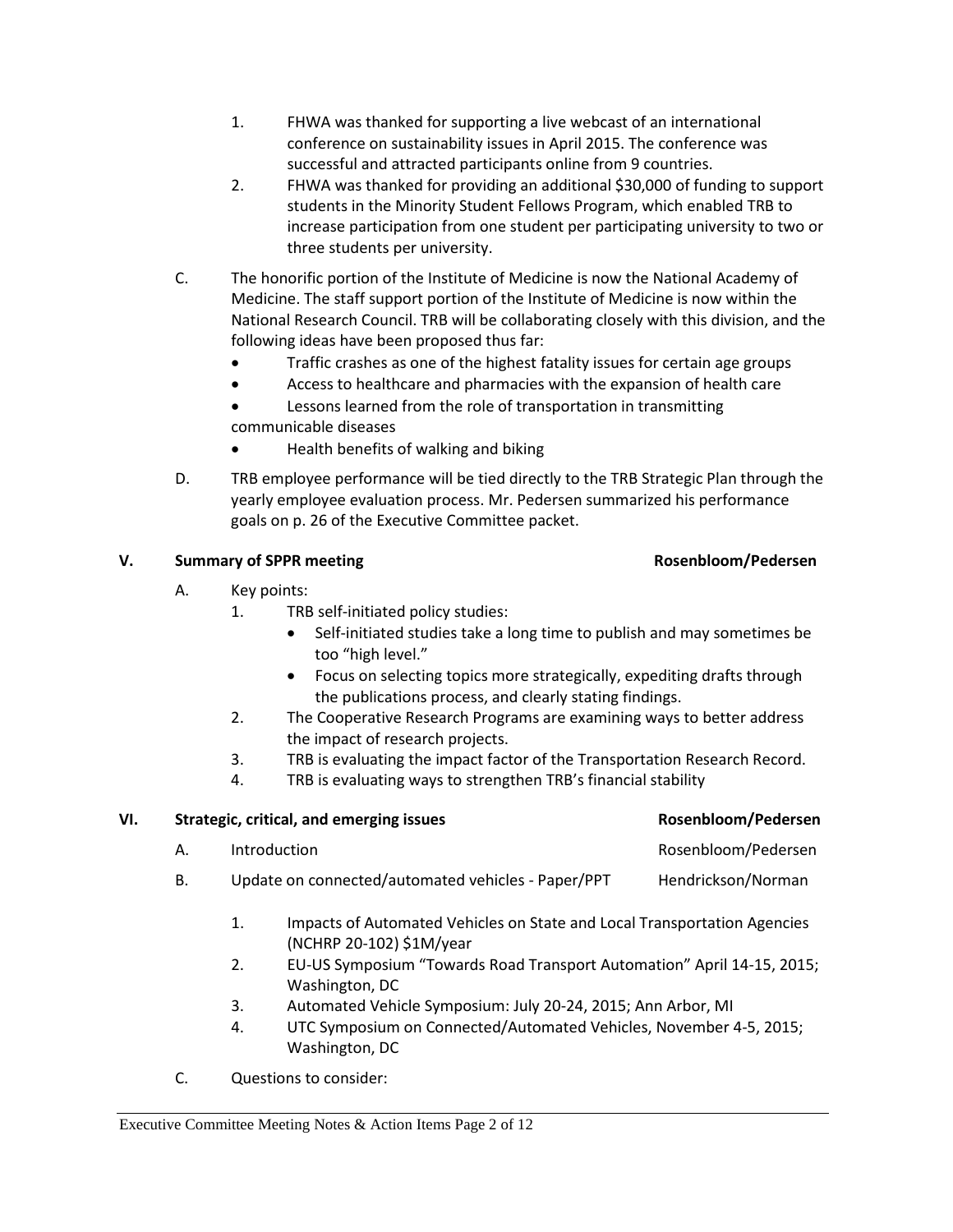- 1. Are there other "key elements" that are necessary for TRB to effectively address "hot topics" in a proactive and strategic manner?
- 2. Should TRB consider a policy study to design a SHRP-2 type research program on connected/automated vehicles (CAVs)?
- 3. How can TRB best leverage its CAVs activities to increase the involvement of stakeholders? What steps can TRB take to better communicate its CAVs activities? Should CAVs continue to be a stand-alone TRB "hot topic," or be folded into a hot topic on transformational technology?
- D. Disruptive technology D. Crites/Norman

- 1. Transformational or "disruptive" technologies are those that can be expected to completely displace the status quo, forever changing the way we live and work.
	- Should transformational/disruptive technologies be designated as a TRB "hot topic" at this time?
	- If so, should the current TRB connected/automated vehicles hot topic (or its more transformational elements) be folded into this broader hot topic?
	- Are there other transformational technologies that should be included, while keeping this topic from becoming too broad?
- E. Resilience **Hanson**/Norman
	-
	- 1. Resilience is the ability to prepare and plan for, absorb, recover from, and more successfully adapt to adverse events.
		- Should transportation resiliency be designated as a TRB "hot topic" at this time?
		- What steps can TRB take to better communicate our role and activities in this area?
		- How can TRB better leverage its activities in resiliency to help achieve some of the desired outcomes in the TRB Strategic Plan?
		- Should a working group that includes TRB Executive Committee members be appointed to help guide a more strategic approach?
		- Should TRB consider a policy study to review existing research, to identify gaps in knowledge of transportation system resiliency, and to outline a research agenda to fill those gaps?
- F. Discussion Rosenbloom
- 
- $\triangleright$  Action: The Executive Committee decided to pursue three hot topics: transformational technologies, resilience, and transportation and public health. Mr. Pedersen solicited volunteers to work on each topic within a taskforce to help flesh out these ideas and to develop strategies for implementation.

### **VII. Break**

# **VIII. Expanding participation in TRB programs and activities Hanson/Norman**

Executive Committee Meeting Notes & Action Items Page 3 of 12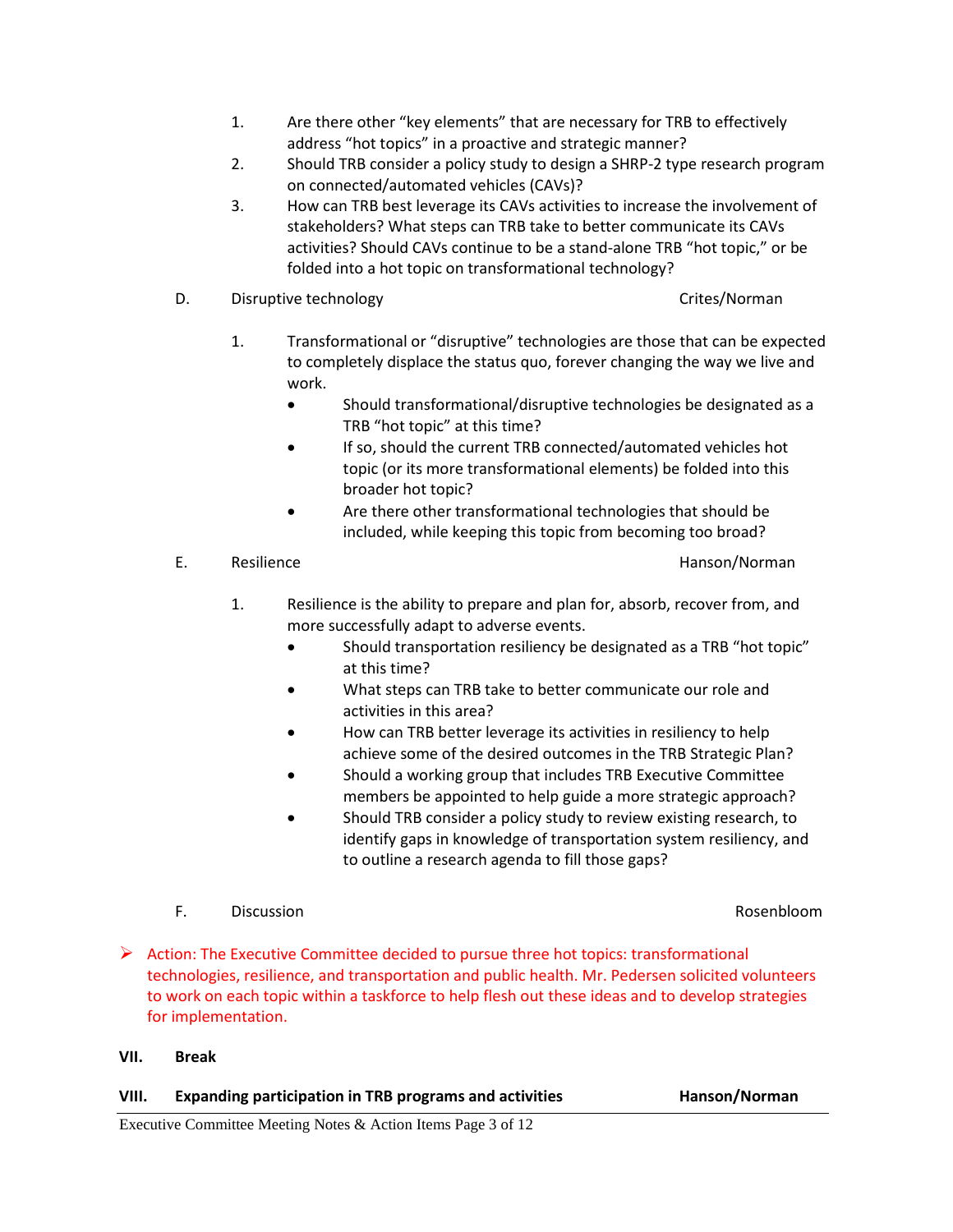A. Introduction/SNO report the example of the Hanson/Febey

TRB?

*The purpose of this subcommittee is to ensure that TRB meets the National Research Council's standards for objectivity. One of its primary areas of interest is developing diverse panels to oversee its work. The SNO promotes the advancement of women and minority participation on TRB's various volunteer activities.*

- B. New groups to bring into TRB activities Card Card/Norman 1. Relationships need to be pursued with those groups that are most critical to
	- Stakeholders who are already participating in TRB activities
	- Stakeholders who may know about TRB but whose relationship may be strengthened
	- Stakeholders that don't know TRB and with whom we need to build relationships
	- 2. We need to identify TRB stakeholders and how they fit into the above tiers.
	- 3. TRB has been conducting outreach to universities, but work continues.
- C. Private sector participation Norman Norman To increase private sector participation, we need to provide a value to industry or the private sector.
	- 1. Industry Council:
		- Appointed by TRB and not "pay to play."
		- The function would be to advise TRB leadership so our activities serve their interest. The value added would be to add direction to TRB. Chair of the Industry Council could be a member of the Executive Committee.
	- 2. Roundtables: An official activity of the National Academies.
		- Organized around issues and not technical topics, they will involve a cross-section of stakeholders and are "pay to play."
		- The activities cannot provide formal advice to federal agencies because they are not under FACA.
		- Many of their activities are similar in nature to those of TRB Technical Activities Committees.
		- The roundtable concept could attract new organizations or companies to TRB, as they would automatically receive a place at the table. This is different from standing committees - representatives are speaking for their company or organization.
- D. Involving more young professionals The Conway/Kleiner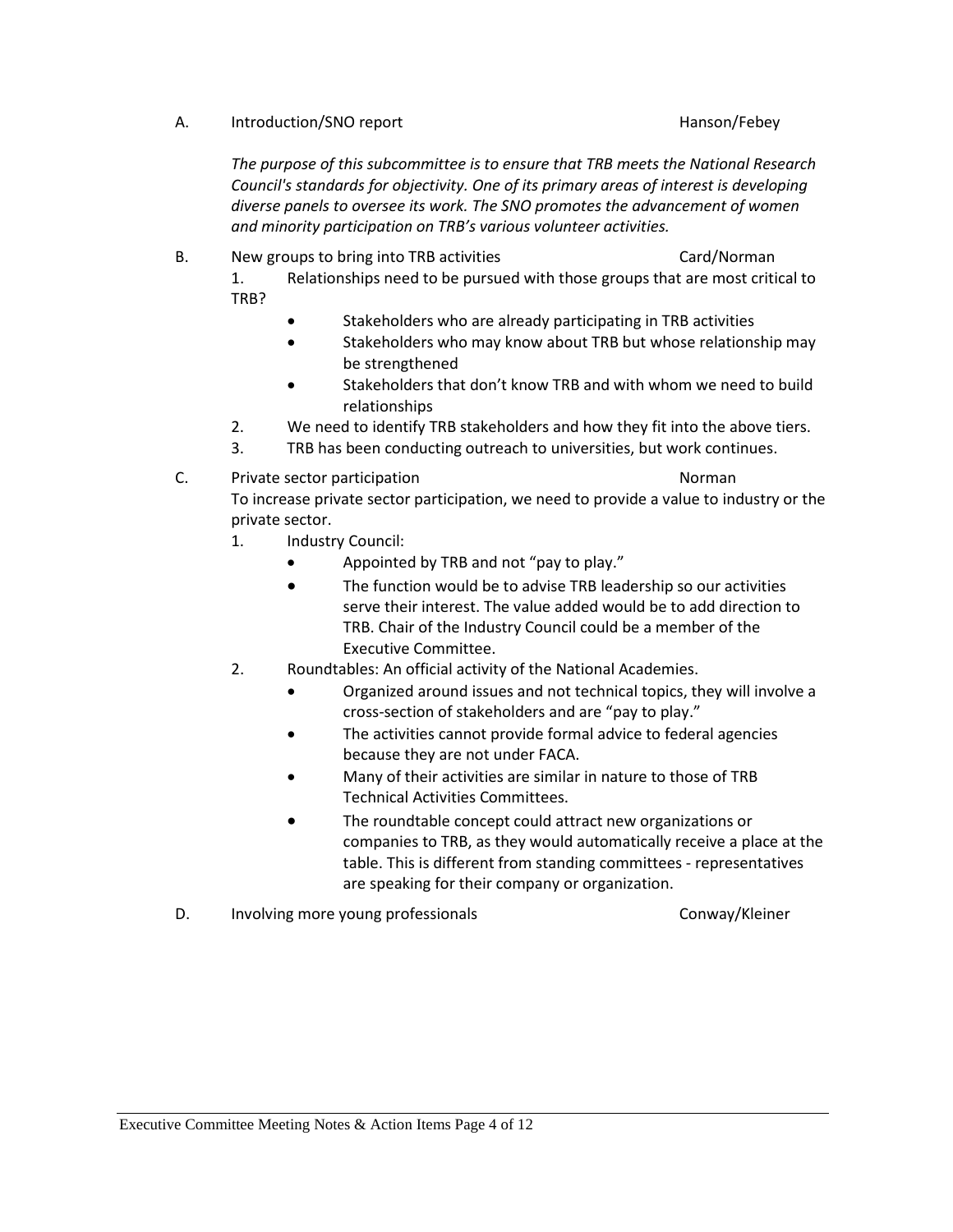- 1. Once TRB identified that young members were a stakeholder group, TRB took a top-down and bottom-up approach to increase involvement in activities by young members. The goals are to increase TRB involvement, provide professional resources and connections, and provide representation of young members within TRB.
- 2. Progress has been made to involve TRB young members. Committees appoint up to four young members on each committee. TRB created the Young Members Council which consists of the chairs of subcommittees of the Young Members Council which align to the Technical Activities groups.. TRB also reserves a seat for the chair of the Young Members Council on the TRB Executive Committee and the Technical Activities Council.
- 3. While many initiatives are underway, more work needs to be done to involve volunteers ages 25-35.
- 4. Strategic activities in 2015 include the following:
	- Communicating the value of TRB to young members and their employer
	- Helping committees engage with young members
	- Mentoring to match young members to seasoned TRB volunteers
	- Better promote the Outstanding Young Member award
	- Develop Annual Meeting sessions specific to young members in specific topical areas.

# E. New task force on international activities **Rosenbloom/Starnes** Rosenbloom/Starnes

- 1. A TRB Task Force will be initiated to evaluate TRB's International Activities to help align them wioth the TRB Strategic Plan and critical issues. Volunteers for this task force should contact Dr. Rosenbloom to become involved.
- F. Involving other parts of the NRC in TRB activities Hanson/Pedersen
	- 1. Increase TRB's profile within The National Academies. TRB is the largest and most diverse of the divisions of the National Research Council, and Dr. Hanson challenges the Executive Committee to become more interdisciplinary with other boards of the National Research Council. How can we draw upon other board's resources more effectively?
		- Jointly sponsored conferences, workshops, and roundtables.
		- Speakers at Annual Meeting or conferences.
- G. Discussion:
- $\triangleright$  Recommended that we explore the value of roundtables, and include universities, public agencies, and private sector as members. Sperling recommended creating a task force to initiate roundtables and an industry council.
- $\triangleright$  Recommended that TRB retain the young members category to encourage their growth in TRB.
- $\triangleright$  Agreed to stress the importance of maintaining an international focus. A task force has been created and volunteers are encouraged to e-mail Dr. Rosenbloom.

| IX. | <b>Review of TRB legacy programs</b> |            | Turner/Brach |
|-----|--------------------------------------|------------|--------------|
|     |                                      | TAC update | Turner/Brach |

Executive Committee Meeting Notes & Action Items Page 5 of 12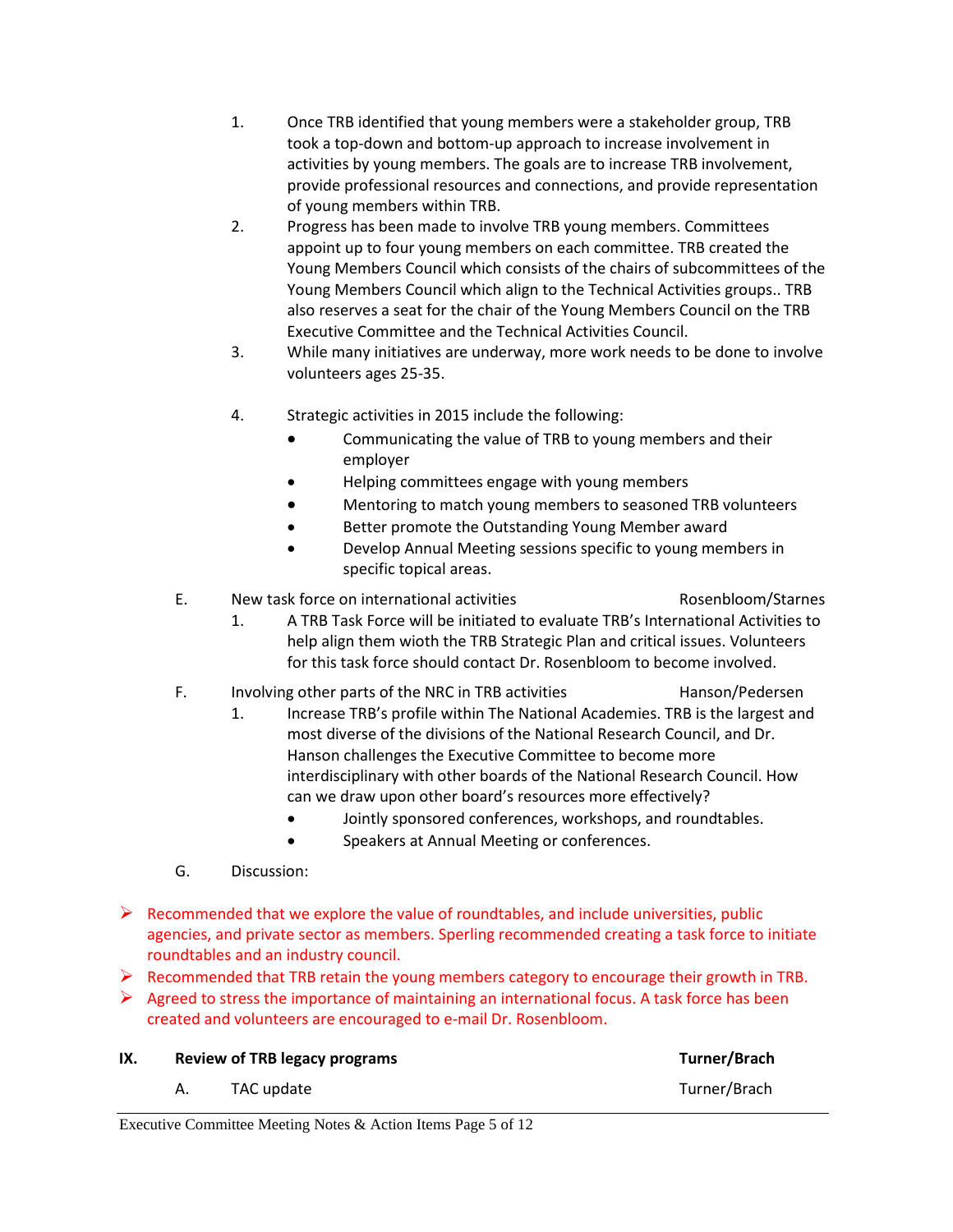- 1. Dr. Turner shared six TAD Strategic Plan Strategies.
- 2. Hani Mahmassani from Northwestern University will present the Deen Lecture in 2016.

### B. Marine Board update Card Card/Brotemarkle

*The Marine Board identifies research needs and provides a forum for exchange of information relating to new technologies, laws and regulations, economics, the environment, and other issues affecting the marine transportation system, port operations, coastal engineering, and marine governance.*

- 1. The Marine Board has developed 11 priority issues that are related to the TRB Critical Issues, including arctic shipping, cyber security, resilience, and other topics. Members of the board work in these priority areas.
- 2. The Marine Board is addressing components of TRB's Strategic Plan (see p. 93 of the packet).
- C. Review of 2015 Annual Meeting and changes for 2016 Turner/Brach
	- 1. Survey of the Annual Meeting attendees revealed an overall positive response of holding the meeting in one place.
		- We need to work on providing areas to congregate, according to the survey.
		- Food and beverages were difficult to obtain, according to respondents.
		- Respondents told us it was difficult to hear in some committee rooms.
		- TAC invited several "non-traditional" stakeholders to join committee meetings and this worked very well.
	- 2. Suggestions from attendees included:
		- More seating and more food outlets.
		- Webcasting and skype for people that can't attend in person.
		- Provide different types of sessions like hybrid podium poster sessions and the ability to communicate in world cafes.
- D. Conference approvals by the context of the context of the context of the context of the context of the context of the context of the context of the context of the context of the context of the context of the context of

### $\triangleright$  Conferences listed on p. 96-103 of the meeting agenda packet were approved

E. TRR peer review TRR and the Contract of the Turner/Houston

- 1. A panel of experts summarized on p. 104 is exploring how the TRR can be published more quickly so that electronic manuscripts would be available online June 1—which is 7 months earlier than current goal. The panel will be asking editors of other journals what practices they can use to move their pubs forward faster. A report will be produced by June 25, 2015 and TRB will work to implement those recommendations.
- F. CRP program update and initiatives example that the Halikowski/Jenks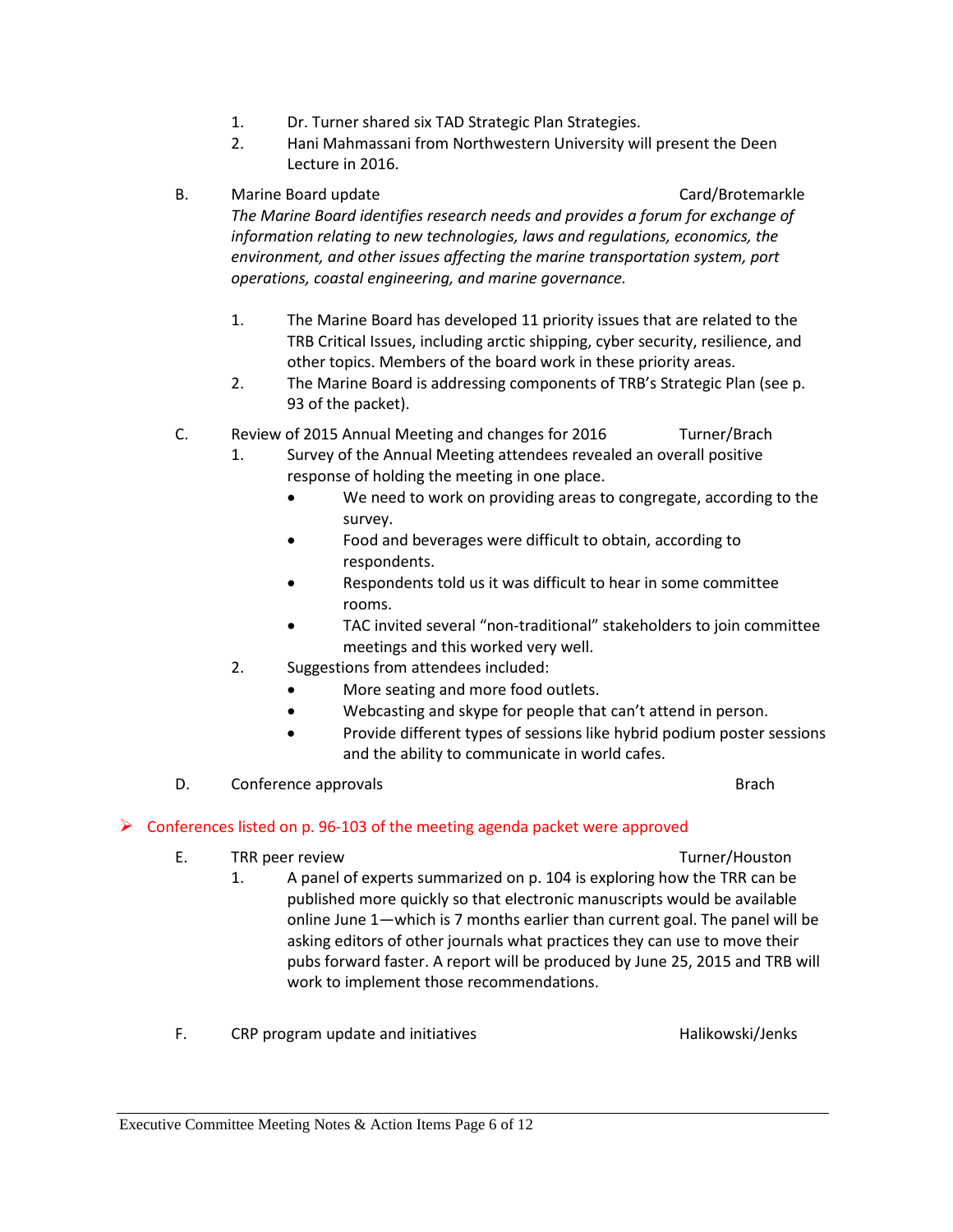- 1. CRP funding situation
	- NCHRP: Partial FY15 funding dependent upon MAP-21 Extension and FY 16 funding dependent on MAP-21 reauthorization
	- TCRP in FY15, \$6 currently in place, half from Congress, also dependent on MAP-21, Extension/Reauthorization and FY16 Appropriation
	- ACRP: nearly \$15 million in place, future funding dependent on reauthorization process
	- NCFRP: no funding beyond FY12, 8 projects wrapping up, may be extra money for a couple more projects
	- HMCRP: no funding beyond FY12, a few projects wrapping up here, but no more in future
	- NCRRP: completing 8 projects by end of 2015
- 2. Making products available sooner
	- Interest in compressing the timeline of research so products are available sooner, but interested in maintaining quality. What modifications could be implemented to the process?
- 3. Addressing strategic issues
	- Compress Problem Statement Review
	- Processes
	- Potential Financial Incentives to Research
	- Contractors for Finishing On-Time
	- Prepublication Releases of Reports
- 4. Focus on implementation
	- NCHRP has set aside \$2 million to help with implementation and would like to work with organizations like FHWA on this activity.
- **X. Lunch**

| XI.   | <b>Policy Session Presentations</b>                                                                               | Sperling/Houston     |
|-------|-------------------------------------------------------------------------------------------------------------------|----------------------|
| XII.  | <b>Input from Freight Members</b>                                                                                 | Gray, Huff           |
| XIII. | <b>Break</b>                                                                                                      |                      |
| XIV.  | <b>Policy Session Breakout sessions</b>                                                                           | <b>Staff support</b> |
| XV.   | <b>Reports from breakout sessions</b><br>Breakout reports are summarized in the slides prepared for each session. | Rapporteurs          |

 $\triangleright$  Mr. Pedersen stated that TRB is coordinating a live event with USDOT Bureau of Transportation Statistics to share data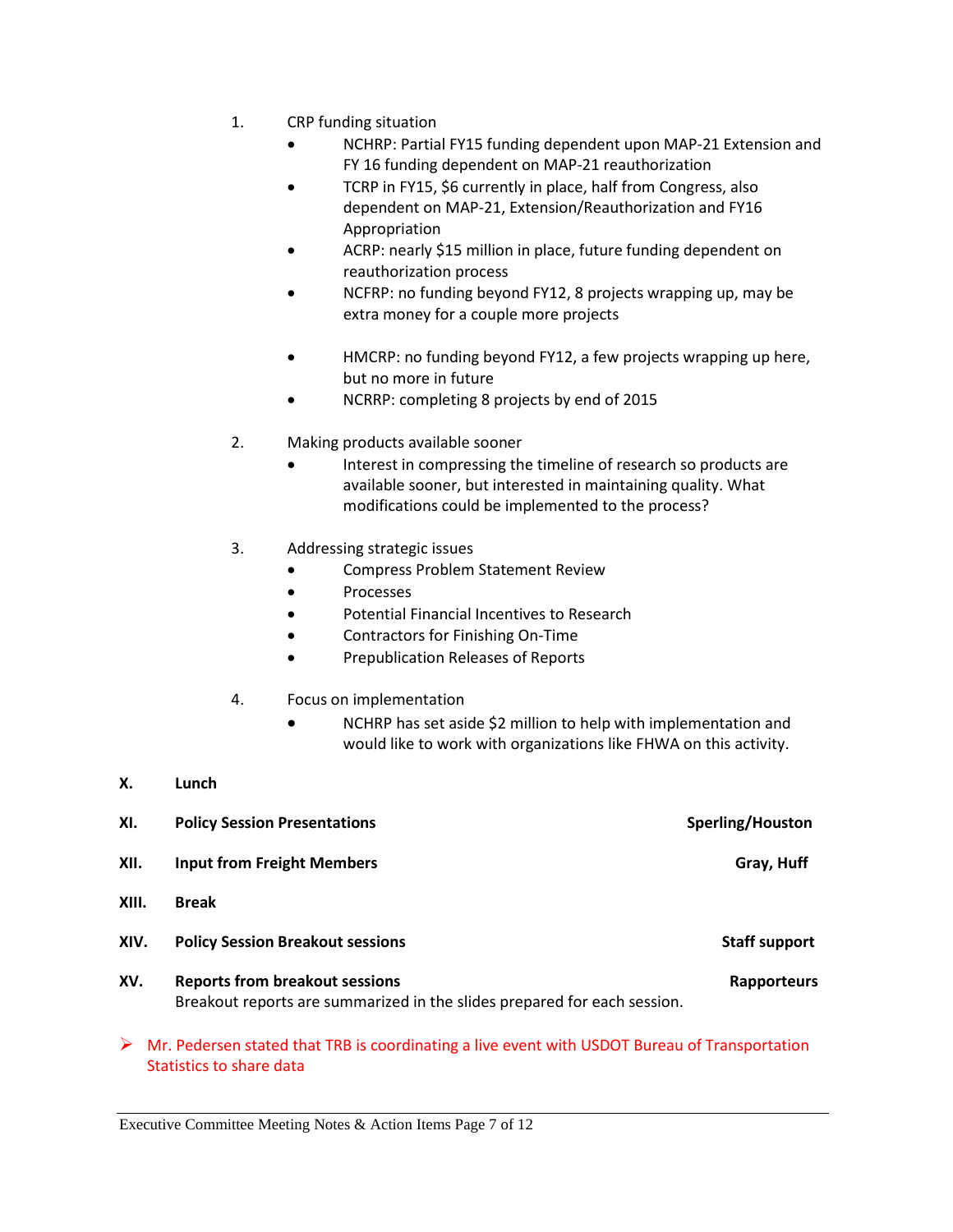#### **XVI. Discussion of next steps for TRB for Goods Movement Sperling**

- A. Freight is siloed, and the Executive Committee is interested in seeing the integration of freight in passenger and other modes. At least one roundtable, but possibly more, is supported. The committee also discussed how transformational technology is changing freight.
- B. Public Health and Transportation: A new committee, a policy study, or roundtable was discussed. Dr. Sperling suggested that we either create the next hot topic on Public Health and Transportation or support a roundtable on this subject.
- C. A member of the committee suggested a session on urban freight to address the question of how to make the freight system work without shutting down parts of passenger system.
- D. A member of the committee suggested using some of the AASHTO committees to change the design guides to incorporate freight as one of the modes. This could be a session for the Annual Meeting.
- E. A member of the committee suggested involving outside stakeholders in a workshop at the Annual Meeting because there was a session last year but the participants were "talking to themselves."
- F. With whatever activity we undertake, Dr. Sperling recommended prioritizing marketing for these activities.
- G. A committee member suggested focusing on "food deserts" and the importance of having fresh food delivered to areas where it hasn't been available before. Other interest is instant gratification; there is a safety issue with freight making more frequent deliveries.

# $\triangleright$  Dr. Sperling proposed that all topics mentioned above should be passed to the TRB Standing Committees.

H. Dr. Sperling mentioned that roundtables will bring senior level people to the table that can follow-up with these ideas to see how TRB can have an impact on the industry.

### **XVII. Future Policy Session Topics 9:00 Sperling**

- A. Three hot topics:
	- 1. Public health and transportation
	- 2. Resilience
	- 3. Transformational technology (includes connected and automated vehicles)

# $\triangleright$  Public health and transportation: January 2016

*Panelists should point to initiatives to get people moving, strategies, and policy options. The discussion should not just focus on the problems.*

 $\triangleright$  Transformative technology with a focus on innovative ridesharing report and urban freight delivery: June 2016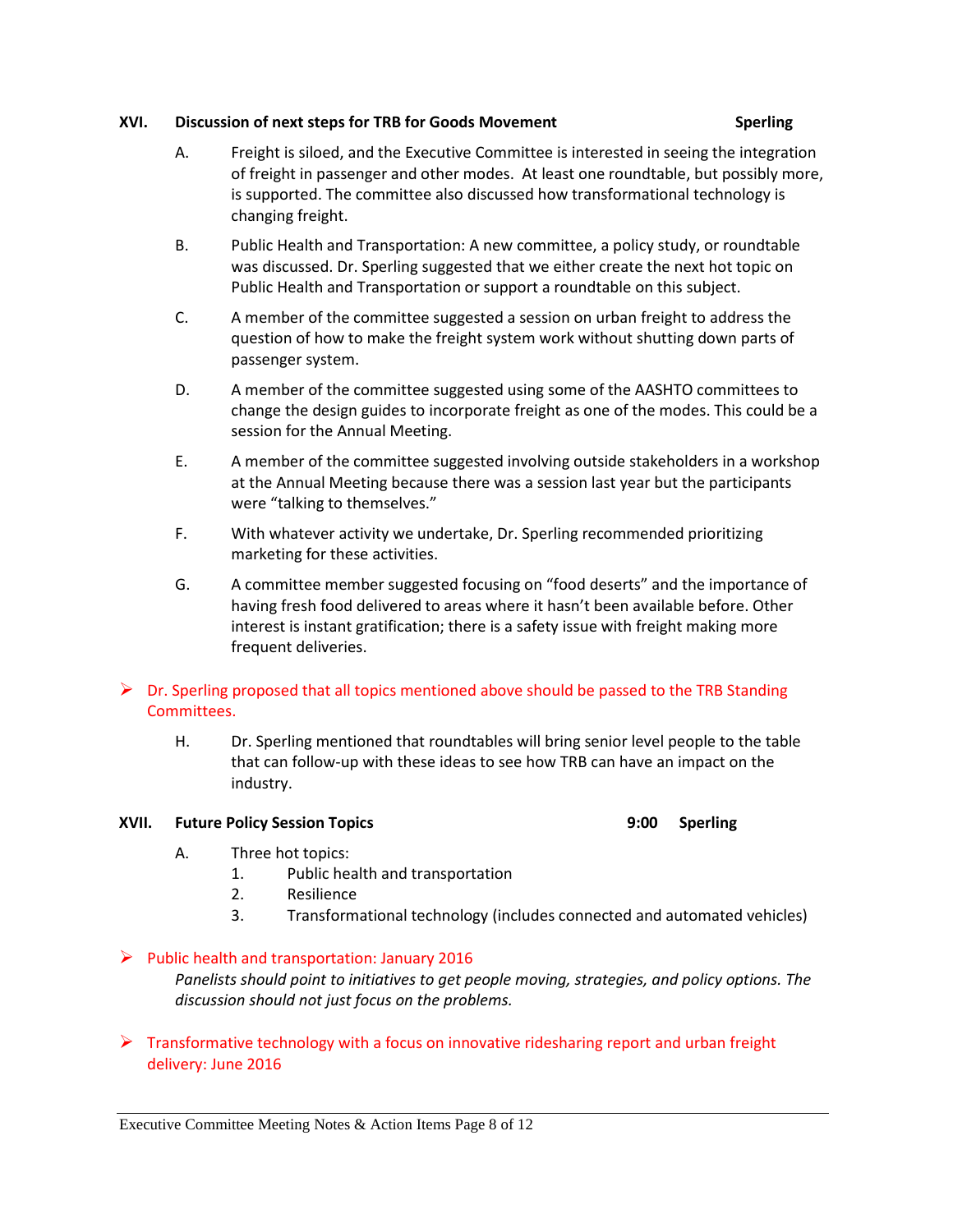*Focusing on the social aspect and the business aspect*

### **XVIII. Policy studies Godwin**

- A. Policy study update Godwin and the Godwin study update
	- 1. Modernizing Freight Rail System released on June 10, 2015
	- 2. Air Traffic Control services July 7, 2015 workshop
	- 3. Innovative Urban Mobility Services: September 2015
	- 4. Review of US DOT Truck Size and Weight Study, just received the final USDOT technical report to review.
	- 5. Intercity Passenger Travel study that explores all modes including urban bus services, highway, aviation, and passenger rail: late 2015/early 2016 completion.
- B. Inland waterway study **Example 20** and the Hendrickson/Godwin Presentation of study conclusions and recommendations given by Dr. Hendrickson
- C. Potential future policy studies Godwin C. C. Potential future policy studies Godwin
	- 1. Raise awareness of transportation research through a workshop for managers. Approximately \$250,000. The workshop can help point to the value of evaluating transportation research programs and, in the long term, prove the value of investment in R&D.

### Approved

- 2. Performance-based Safety Regulation: Potential Application to **Transportation** 
	- Focus on how difficult it is to improve safety if the regulations are requiring compliance with minimum standards. Technology is advancing much faster than regulations. By the time a rule is out, due to the length of time, it may be outdated by the time it comes out.
	- Other countries have moved from prescriptive policy approaches to a performance-based, "safety culture in industry" approach. How to move from compliance based to performance based safety regulation?
	- PHMSA, OSHA, and BSSE may help financially support this study.
	- Seed funding: \$200,000 and have other sponsors match this amount.

# Approved

# Executive Committee Meeting in June 2016: to be held in Beckman Center in Irvine, California

#### **XIX. Marketing and communication Crites/Houston/Marflak**

### A. How can the Executive Committee share TRB's value proposition with other executives?

B. Marketing and communications strategic plan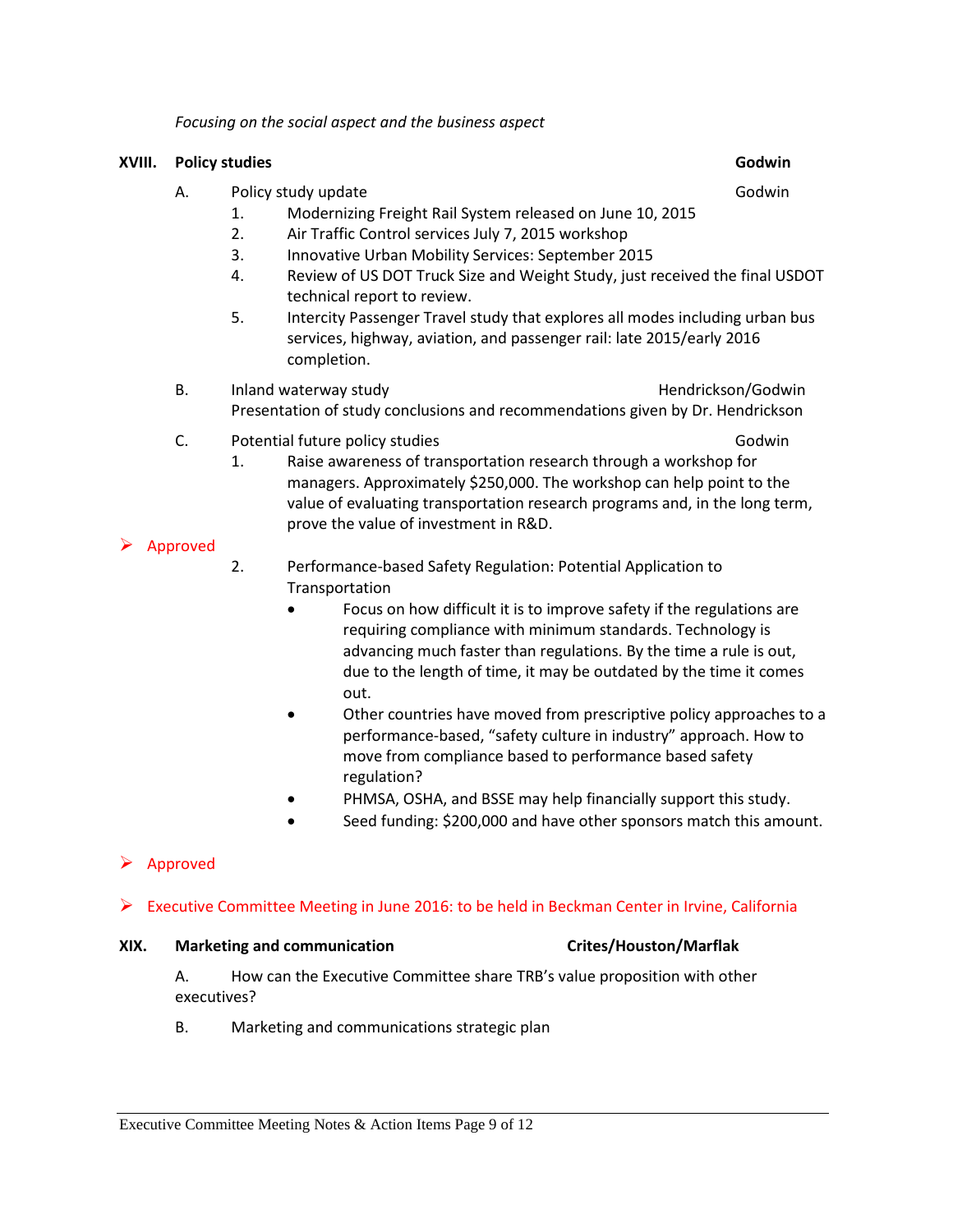- 1. February 2015 to Fall 2015
- 2. Julie Lorenz, Burns and McDonnell
- 3. Three Phases: Starting Phase 2
- 4. Deliverables: Report (with recommendations), Collateral materials (brochure, PowerPoints, video)
- 5. Listening to stakeholders
- 6. Federal, State, and Local Transportation Agencies; Private Sector; UTCs/Academia; Associations/Think Tanks; Young Professionals; Advocacy **Organizations**
- C. One page summary of the TRB Strategic Plan:

 $\triangleright$  Proposed two-page glossy summary of the Strategic Plan, add more information about products.

### **XX.** Revenues and finances **Hendrickson/Walker Hendrickson/Walker**

- A. Status of federal funding Status and Status of Federal funding Wright/Waters
	-
	- 1. Mr. Wright mentioned that we are operating on a short term, two-month transportation bill extension. Funding is headed to a zero-sum approach, and research may be cut.
	- 2. Ms. Waters addressed passenger rail safety as well as continuing to fund research like the TCRP program.
- B. Overview of revenues and budget New York Channel Malker
	- 1. With the exception of SHRP 2 which ended in March 2015, all program areas in TRB remain stable with relatively minor fluctuations from year to year. TRB remains one of the two largest program units in the National Academies along with the reorganized Institute of Medicine.
	- 2. Reserve Fund balance at the end of FY15 is estimated to be 110% of core annual operating expenditures.
	- 3. The approved budget for FY16, which runs from July 1, 2015 June 30, 2016, calls for a modest drawdown of the Reserve Fund with the anticipated balance at the end of the fiscal year being equivalent to 105% of annual core operating expenditures. We expect that future budgets will continue the trend of reducing the reserve fund balance until it stabilizes at a level between 75 and 100% of annual core operating costs.

# $\triangleright$  Mr. Pedersen and Mr. Norman will convene a task force on identifying new revenue sources that is separate from the existing TRB Finance Committee.

- 4. Considering new revenue sources should also be considered an engagement strategy. We can engage with new industries that are getting involved in TRB.
- 5. Annual Meeting Exhibits, Patron, and Advertising revenues are trending upwards.

### **XXI. Evaluation of the impacts of TRB research 11:30 Halikowski/Norman**

A. Proposed methods for evaluation and making the case for funding for research.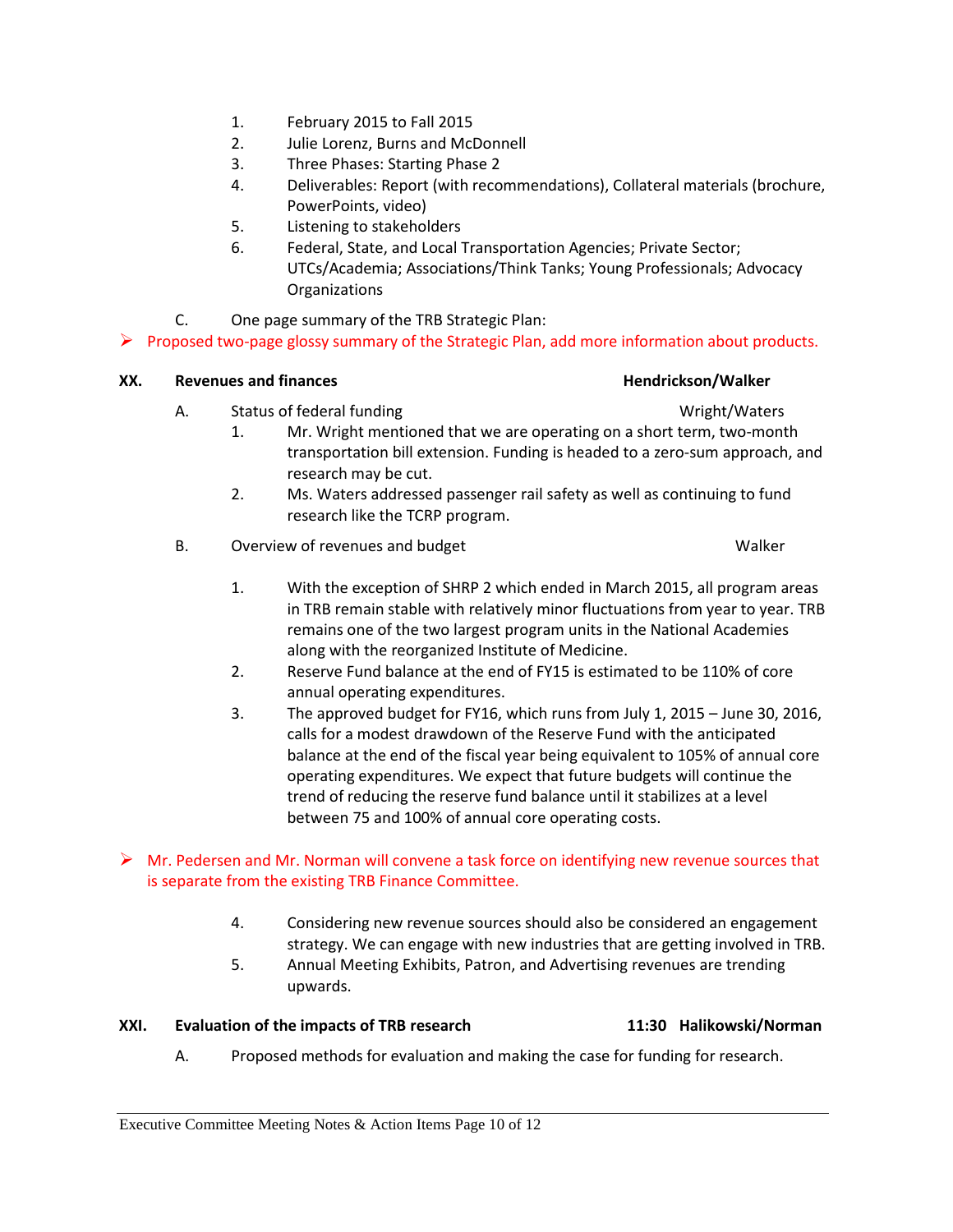- 1. The committee discussed living in a paradigm of funding reductions, but increased expectations. Policymakers value tangible results when they think about the value of research (like a bridge).
- 2. The committee discussed surveying CRP report consumers about the value of the research.
- 3. Better leveraging AASHTO Research Advisory Committee (RAC) "High Value Research" (HVR) projects (also known as the Sweet 16) within the TR News Research Pays Off series.
- 4. A committee member suggested that we ask staff if the latest bridge (or other infrastructure) was planned, designed, constructed, and/or maintained using TRB research, and incorporate that into press releases.
- 5. Mr. Trentacoste stated that FHWA will be publishing "telling the R&T story" to quantify research investment and impact.
	- This activity will need to coordinate closely with the Marketing and Communications Plan and its implementation.
- 6. Should TRB be going in the direction of think tanks and convene and host events when products are released? Mr. Pedersen suggests that we consider more opportunities for convening functions for policy studies.

# **XXII. Feedback about new format of meeting Sperling**

- A. Did the format of the meeting work? Received feedback included
	- 1. Breakouts to policy session went well. When the group reconvened, time was limited to hear about the findings of the other sessions.
	- 2. Carving out more time for full session debrief of other breakout sessions would be helpful.
	- 3. Provide more clear instruction about the breakouts and the outcomes of the breakouts.
- B. Was the strategic plan structure a good way to structure the meeting, and how much should we address?
	- 1. Reasonable to cover strategic plan this time but for upcoming meetings, we may want to focus on areas that either have progress or need more work.
	- 2. This room doesn't allow effective engagement and participation.
	- 3. The committee would like to hear more from Mr. Pedersen about the TRB context.